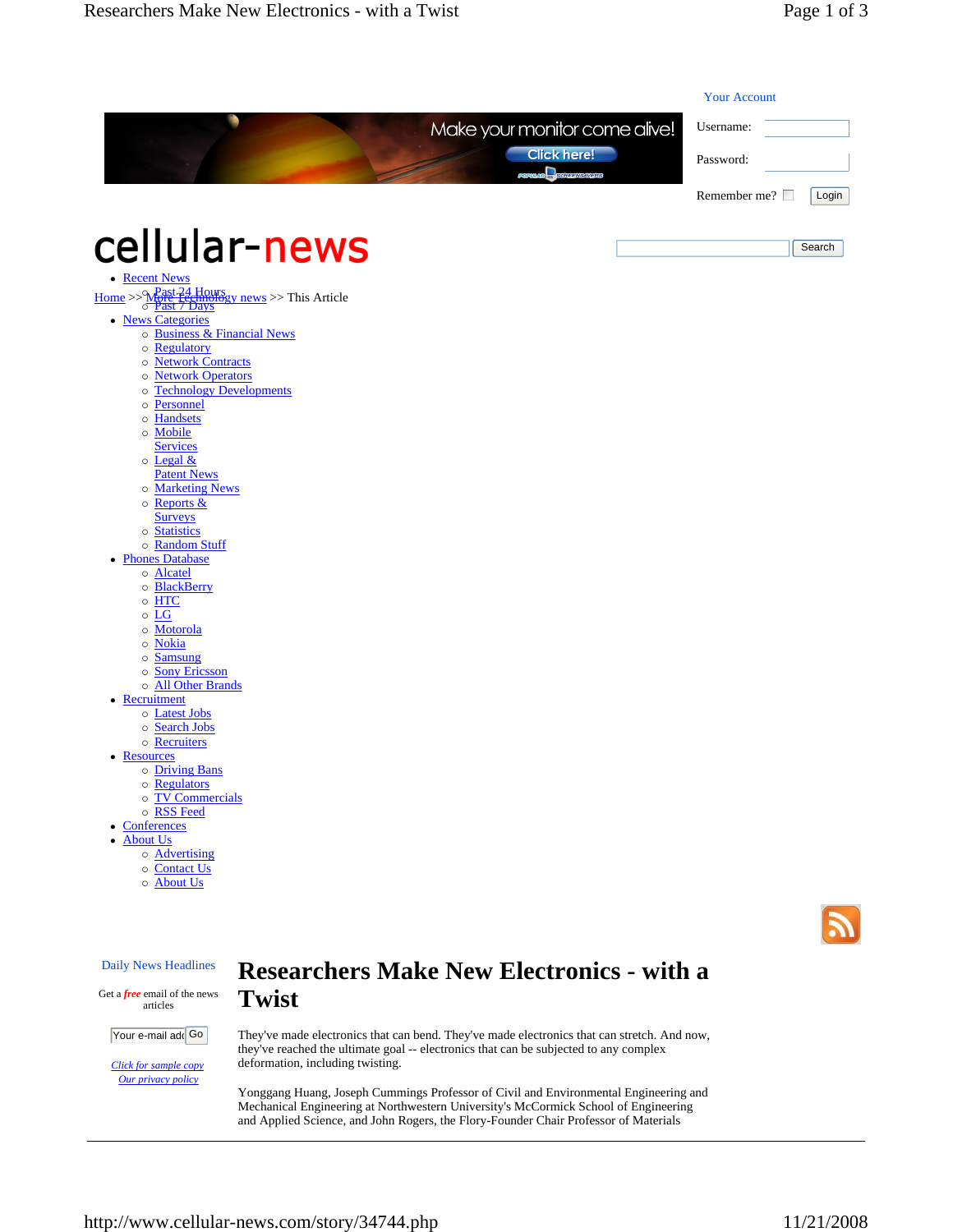Top Lists over 7 Days

**Reads E-mails** Jobs

ASUS Shows off World's Fastest Smartphone Motricity Sues Former President After He Left for

Sprint Nextel

**Sales** 



Science and Engineering at the University of Illinois at Urbana-Champaign, have improved their so-called "pop-up" technology to create circuits that can be twisted. Such electronics could be used in places where flat, unbending electronics would fail, like on the human body.

Their research is published online by the *Proceedings of the National Academy of Sciences* (PNAS).

Electronic components historically have \*Two-year contract and<br>significant restrictions apply been flat and unbendable because silicon, the principal component of all electronics, is brittle and inflexible. Any significant bending or stretching renders an electronic device useless.

Huang and Rogers developed a method to fabricate stretchable electronics that increases the stretching range (as much as 140 percent) and allows the user to subject circuits to extreme twisting. This emerging technology promises new flexible sensors, transmitters, new photovoltaic and microfluidic devices, and other applications for medical and athletic use.

The partnership -- where Huang focuses on theory, and Rogers focuses on experiments -- has been fruitful for the past several years. Back in 2005, the pair developed a one-dimensional, stretchable form of single-crystal silicon that could be stretched in one direction without altering its electrical properties; the results were published by the journal Science in 2006. Earlier this year they made stretchable integrated circuits, work also published in Science.

Next, the researchers developed a new kind of technology that allowed circuits to be placed on a curved surface. That technology used an array of circuit elements approximately 100 micrometers square that were connected by metal "pop-up bridges."

The circuit elements were so small that when placed on a curved surface, they didn't bend - similar to how buildings don't bend on the curved Earth. The system worked because these elements were connected by metal wires that popped up when bent or stretched. The research was the cover article in Nature in early August.

In the research reported in PNAS, Huang and Rogers took their pop-up bridges and made them into an "S" shape, which, in addition to bending and stretching, have enough give that they can be twisted as well.

"For a lot of applications related to the human body -- like placing a sensor on the body -- an electronic device needs not only to bend and stretch but also to twist," said Huang. "So we improved our pop-up technology to accommodate this. Now it can accommodate any deformation.

Huang and Rogers now are focusing their research on another important application of this technology: solar panels. The pair published a cover article in Nature Materials this month describing a new process of creating very thin silicon solar cells that can be combined in flexible and transparent arrays.

Posted to the site on 20th November 2008

Page Tools

**Email this article to a collegue** 

**Printer Friendly Version** 



GSM Trade Body Wants All New Phones to Have NFC by Mid-2009 Apple Poor at Converting iPhone Queries into iPhone

Sagem to Embed GPS Receiver into SIM Cards



## **Comments**

| Name                    |  |
|-------------------------|--|
|                         |  |
| E-mail (Will not appear |  |
| online)                 |  |
|                         |  |
| Homepage                |  |